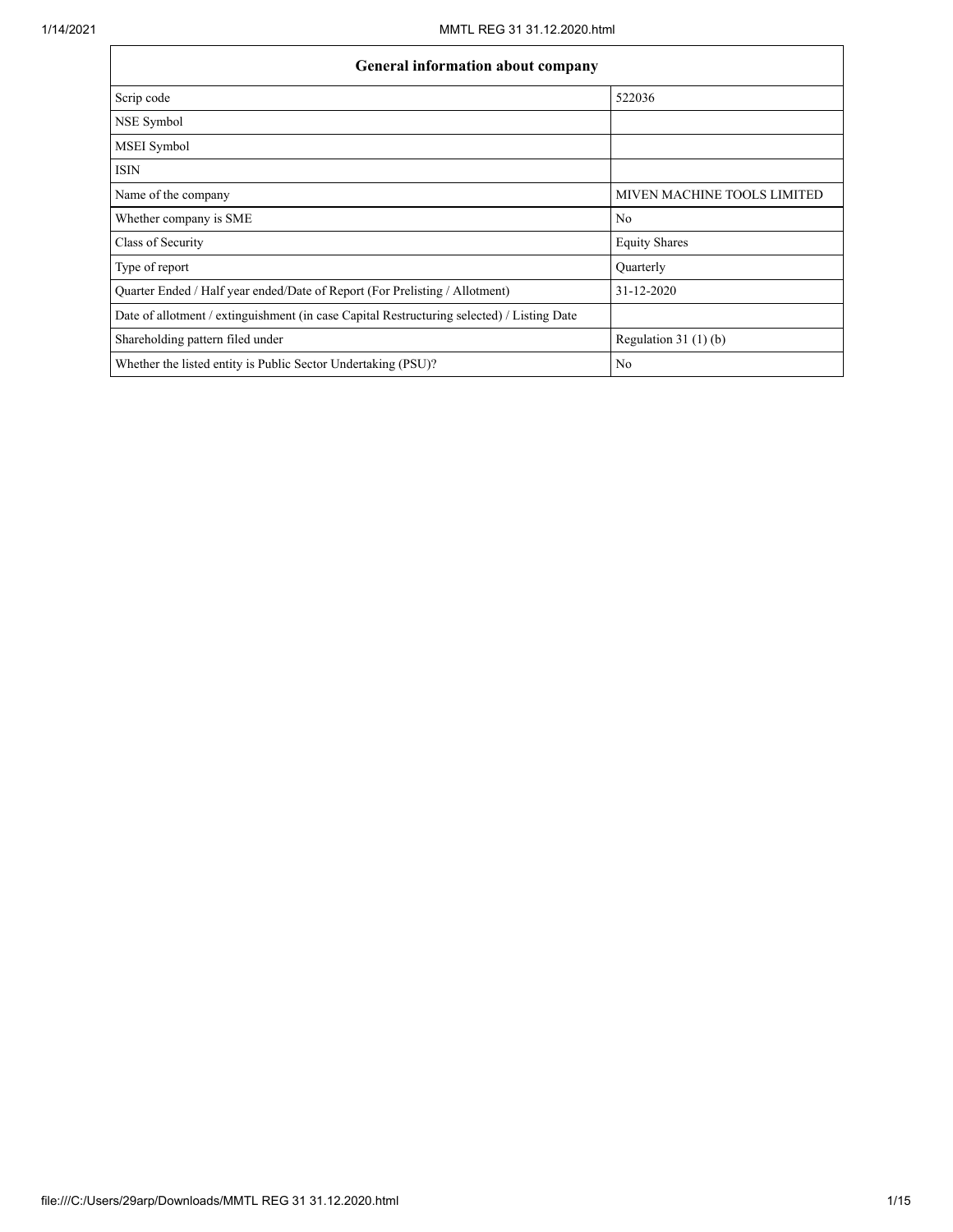|                 | <b>Declaration</b>                                                                        |        |                                |                       |                             |  |  |  |  |  |
|-----------------|-------------------------------------------------------------------------------------------|--------|--------------------------------|-----------------------|-----------------------------|--|--|--|--|--|
| Sr.<br>No.      | Particular                                                                                | Yes/No | Promoter and<br>Promoter Group | Public<br>shareholder | Non Promoter-<br>Non Public |  |  |  |  |  |
| $\overline{1}$  | Whether the Listed Entity has issued any partly paid up shares?                           | No     | N <sub>0</sub>                 | No                    | N <sub>0</sub>              |  |  |  |  |  |
| $\overline{2}$  | Whether the Listed Entity has issued any Convertible Securities<br>$\mathcal{D}$          | No     | No                             | No.                   | N <sub>0</sub>              |  |  |  |  |  |
| $\overline{3}$  | Whether the Listed Entity has issued any Warrants?                                        | No.    | No                             | N <sub>0</sub>        | N <sub>0</sub>              |  |  |  |  |  |
| $\overline{4}$  | Whether the Listed Entity has any shares against which<br>depository receipts are issued? | No     | No                             | No                    | No                          |  |  |  |  |  |
| $\overline{5}$  | Whether the Listed Entity has any shares in locked-in?                                    | No     | No                             | No                    | No                          |  |  |  |  |  |
| 6               | Whether any shares held by promoters are pledge or otherwise<br>encumbered?               | No     | No                             |                       |                             |  |  |  |  |  |
| $7\overline{ }$ | Whether company has equity shares with differential voting<br>rights?                     | No.    | N <sub>0</sub>                 | No                    | No                          |  |  |  |  |  |
| 8               | Whether the listed entity has any significant beneficial owner?                           | No     |                                |                       |                             |  |  |  |  |  |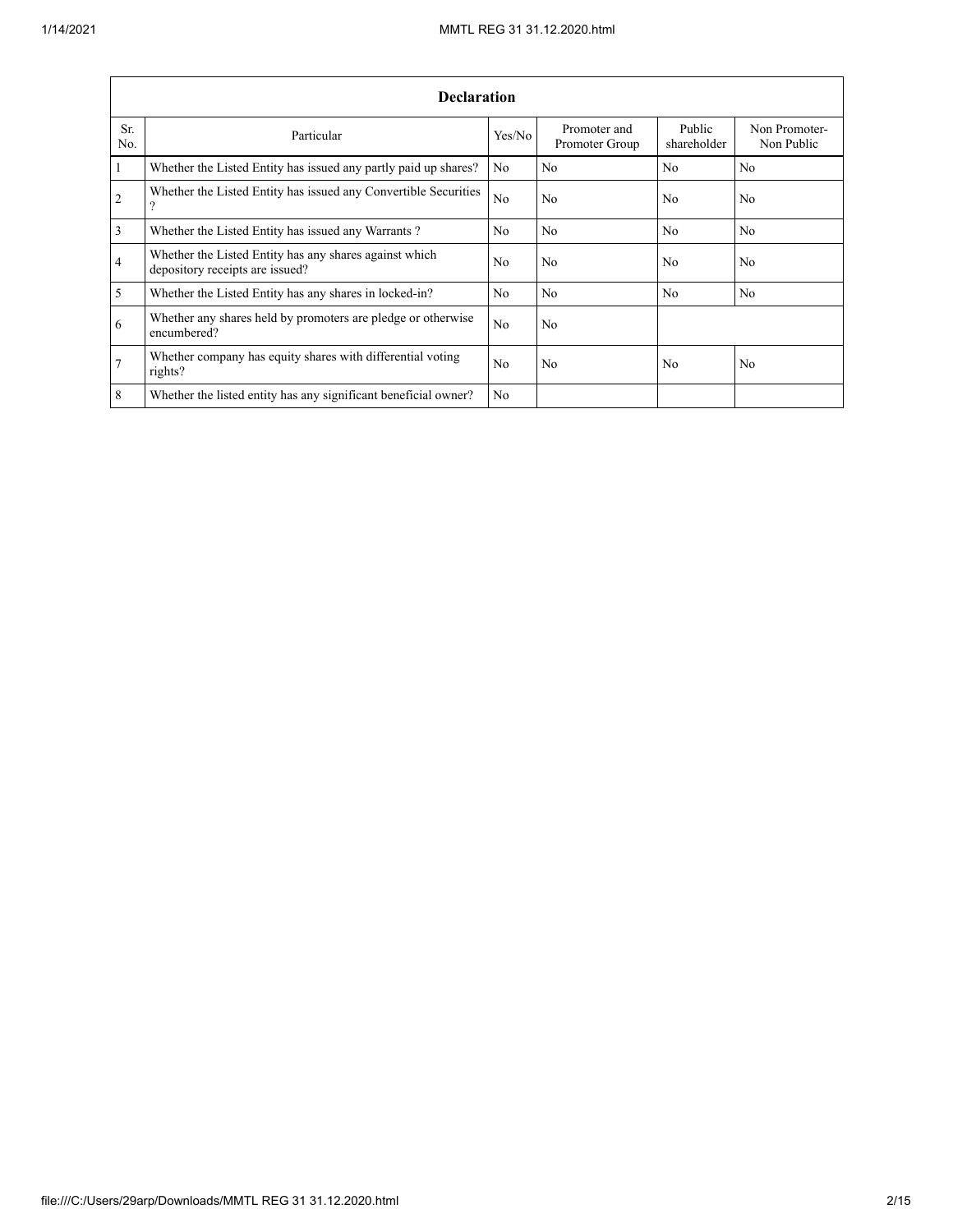| Category<br>of<br>(I) | Category                                | Nos. Of                                                                                                                          | No. of<br>fully paid | No. Of<br>Partly  | No. Of<br>shares         | Total nos.<br>shares | Shareholding as a<br>% of total no. of<br>shares (calculated<br>as per SCRR, 1957) | Number of Voting Rights held in each<br>class of securities (IX) |  |         |            |
|-----------------------|-----------------------------------------|----------------------------------------------------------------------------------------------------------------------------------|----------------------|-------------------|--------------------------|----------------------|------------------------------------------------------------------------------------|------------------------------------------------------------------|--|---------|------------|
|                       | shareholder                             | shareholders                                                                                                                     | up equity<br>shares  | paid-up<br>equity | underlying<br>Depository | held (VII)           |                                                                                    | No of Voting (XIV) Rights                                        |  |         | Total as a |
|                       | (II)                                    | $= (IV) +$<br>(III)<br>(VIII) As a % of<br>Receipts<br>shares<br>held (IV)<br>$(V)$ + $(VI)$<br>$(A+B+C2)$<br>held $(V)$<br>(VI) |                      | Class<br>eg: $X$  | Class<br>eg:y            | Total                | $%$ of<br>$(A+B+C)$                                                                |                                                                  |  |         |            |
| (A)                   | Promoter<br>&<br>Promoter<br>Group      | 3                                                                                                                                | 2252600              |                   |                          | 2252600              | 75                                                                                 | 2252600                                                          |  | 2252600 | 75         |
| (B)                   | Public                                  | 2073                                                                                                                             | 750900               |                   |                          | 750900               | 25                                                                                 | 750700                                                           |  | 750700  | 25         |
| (C)                   | Non<br>Promoter-<br>Non Public          |                                                                                                                                  |                      |                   |                          |                      |                                                                                    |                                                                  |  |         |            |
| (C1)                  | <b>Shares</b><br>underlying<br>DRs      |                                                                                                                                  |                      |                   |                          |                      |                                                                                    |                                                                  |  |         |            |
| (C2)                  | Shares held<br>by<br>Employee<br>Trusts |                                                                                                                                  |                      |                   |                          |                      |                                                                                    |                                                                  |  |         |            |
|                       | Total                                   | 2076                                                                                                                             | 3003500              |                   |                          | 3003500              | 100                                                                                | 3003300                                                          |  | 3003300 | 100        |

## **Table I - Summary Statement holding of specified securities**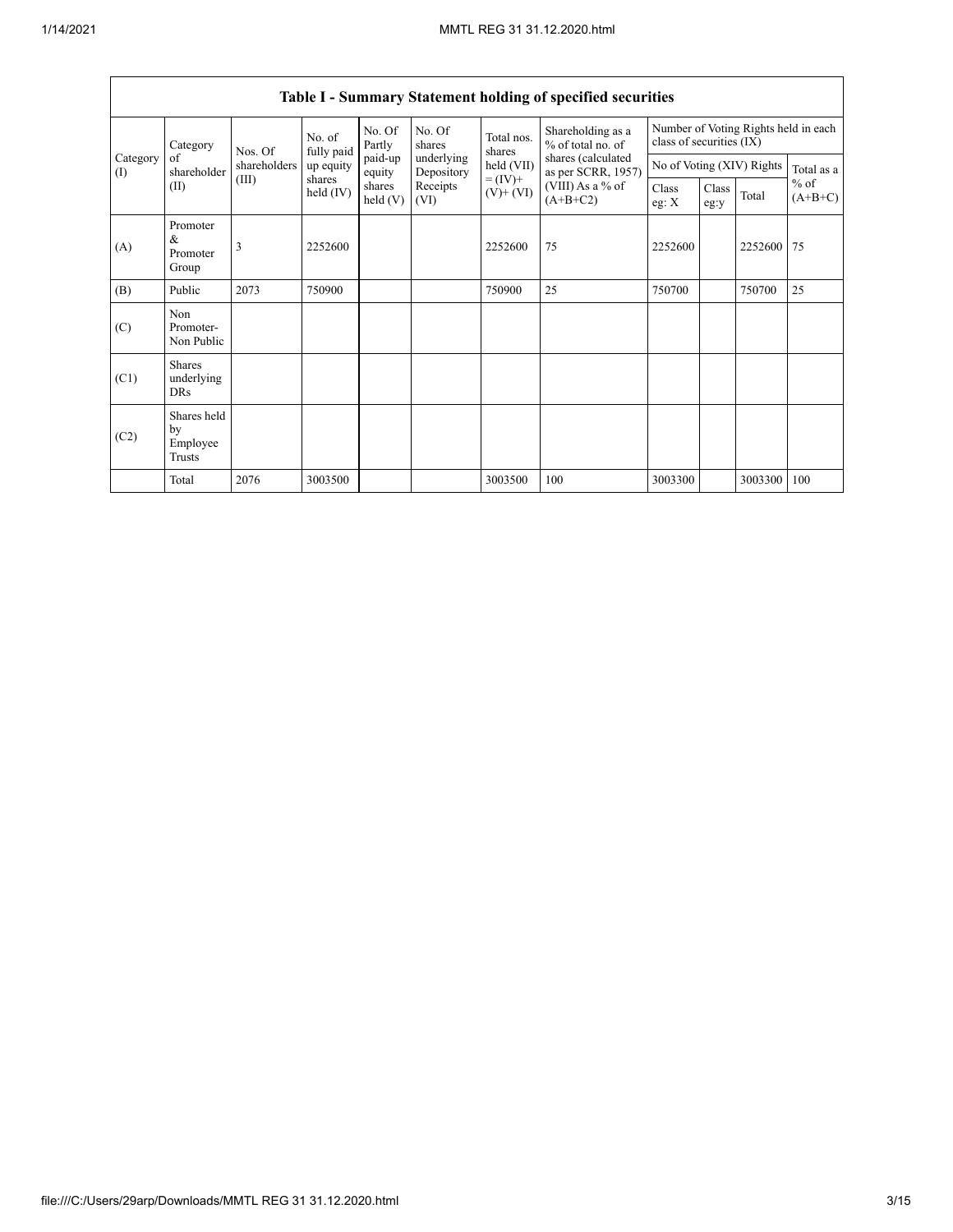|          | Table I - Summary Statement holding of specified securities |                                                                                                                                                                                                                                                                                                                                                                                                                                                              |            |                                                   |            |                                                         |                                        |  |                                                                               |                                       |
|----------|-------------------------------------------------------------|--------------------------------------------------------------------------------------------------------------------------------------------------------------------------------------------------------------------------------------------------------------------------------------------------------------------------------------------------------------------------------------------------------------------------------------------------------------|------------|---------------------------------------------------|------------|---------------------------------------------------------|----------------------------------------|--|-------------------------------------------------------------------------------|---------------------------------------|
| Category | Category<br>of                                              | No. Of Shares<br>Shareholding, as a %<br>No. Of<br>Underlying<br>assuming full<br>No. of<br>Shares<br>conversion of<br>Shares<br>Outstanding<br>Underlying<br>Underlying<br>convertible<br>convertible securities (<br>Outstanding<br>securities and<br>Outstanding<br>as a percentage of<br>convertible<br>Warrants<br>No. Of<br>diluted share capital)<br>securities<br>$(X_i)$<br>Warrants (Xi)<br>$(XI)=(VII)+(X) As a %$<br>(X)<br>of $(A+B+C2)$<br>(a) |            |                                                   |            |                                                         | Number of<br>Locked in<br>shares (XII) |  | Number of<br><b>Shares</b><br>pledged or<br>otherwise<br>encumbered<br>(XIII) | Number of<br>equity shares<br>held in |
| (1)      | shareholder<br>(II)                                         |                                                                                                                                                                                                                                                                                                                                                                                                                                                              | No.<br>(a) | As a<br>$\%$ of<br>total<br>Shares<br>held<br>(b) | No.<br>(a) | As a<br>$%$ of<br>total<br><b>Shares</b><br>held<br>(b) | dematerialized<br>form (XIV)           |  |                                                                               |                                       |
| (A)      | Promoter<br>&<br>Promoter<br>Group                          |                                                                                                                                                                                                                                                                                                                                                                                                                                                              |            |                                                   | 75         |                                                         |                                        |  |                                                                               | 2252600                               |
| (B)      | Public                                                      |                                                                                                                                                                                                                                                                                                                                                                                                                                                              |            |                                                   | 25         |                                                         |                                        |  |                                                                               | 420301                                |
| (C)      | Non<br>Promoter-<br>Non Public                              |                                                                                                                                                                                                                                                                                                                                                                                                                                                              |            |                                                   |            |                                                         |                                        |  |                                                                               |                                       |
| (C1)     | <b>Shares</b><br>underlying<br><b>DRs</b>                   |                                                                                                                                                                                                                                                                                                                                                                                                                                                              |            |                                                   |            |                                                         |                                        |  |                                                                               |                                       |
| (C2)     | Shares held<br>by<br>Employee<br>Trusts                     |                                                                                                                                                                                                                                                                                                                                                                                                                                                              |            |                                                   |            |                                                         |                                        |  |                                                                               |                                       |
|          | Total                                                       |                                                                                                                                                                                                                                                                                                                                                                                                                                                              |            |                                                   | 100        |                                                         |                                        |  |                                                                               | 2672901                               |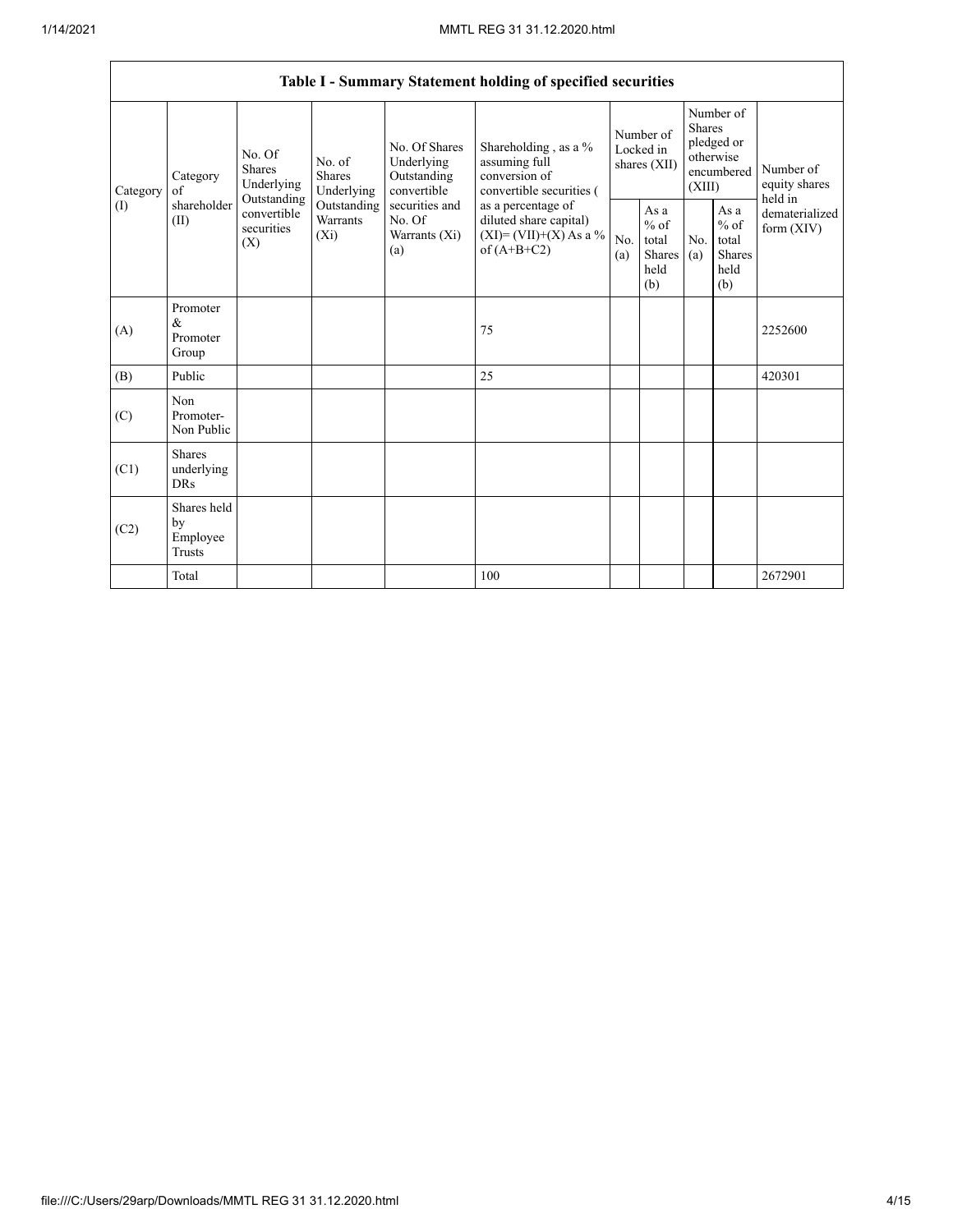$\overline{\phantom{a}}$ 

| Table II - Statement showing shareholding pattern of the Promoter and Promoter Group        |                                                                                                                     |                                                                                      |                        |                       |                                    |                             |                                              |                               |               |                                 |                                 |  |
|---------------------------------------------------------------------------------------------|---------------------------------------------------------------------------------------------------------------------|--------------------------------------------------------------------------------------|------------------------|-----------------------|------------------------------------|-----------------------------|----------------------------------------------|-------------------------------|---------------|---------------------------------|---------------------------------|--|
|                                                                                             |                                                                                                                     |                                                                                      | No. of<br>fully        | No. Of<br>Partly      | No. Of                             | Total<br>nos.               | Shareholding<br>as a % of total              | each class of securities (IX) |               | Number of Voting Rights held in |                                 |  |
| Sr.                                                                                         | Category & Name<br>of the                                                                                           | Nos. Of<br>shareholders                                                              | paid up<br>equity      | paid-<br>up<br>equity | shares<br>underlying<br>Depository | shares<br>held<br>$(VII) =$ | no. of shares<br>(calculated as<br>per SCRR, | No of Voting (XIV) Rights     |               |                                 | Total<br>as a %                 |  |
|                                                                                             | Shareholders (I)                                                                                                    | (III)                                                                                | shares<br>held<br>(IV) | shares<br>held<br>(V) | Receipts<br>(VI)                   | $(IV)+$<br>$(V)$ +<br>(VI)  | 1957) (VIII)<br>As a % of<br>$(A+B+C2)$      | Class eg:<br>X                | Class<br>eg:y | Total                           | of<br>Total<br>Voting<br>rights |  |
| A                                                                                           |                                                                                                                     | Table II - Statement showing shareholding pattern of the Promoter and Promoter Group |                        |                       |                                    |                             |                                              |                               |               |                                 |                                 |  |
| (1)                                                                                         | Indian                                                                                                              |                                                                                      |                        |                       |                                    |                             |                                              |                               |               |                                 |                                 |  |
| (a)                                                                                         | Individuals/Hindu<br>undivided Family                                                                               | $\sqrt{2}$                                                                           | 500                    |                       |                                    | 500                         | 0.02                                         | 500                           |               | 500                             | 0.02                            |  |
| (d)                                                                                         | Any Other<br>(specify)                                                                                              | $\mathbf{1}$                                                                         | 2252100                |                       |                                    | 2252100                     | 74.98                                        | 2252100                       |               | 2252100                         | 74.99                           |  |
| Sub-Total (A)<br>(1)                                                                        |                                                                                                                     | 3                                                                                    | 2252600                |                       |                                    | 2252600                     | 75                                           | 2252600                       |               | 2252600                         | 75                              |  |
| (2)                                                                                         | Foreign                                                                                                             |                                                                                      |                        |                       |                                    |                             |                                              |                               |               |                                 |                                 |  |
| Total<br>Shareholding<br>of Promoter<br>and Promoter<br>Group $(A)=$<br>$(A)(1)+(A)$<br>(2) |                                                                                                                     | 3                                                                                    | 2252600                |                       |                                    | 2252600                     | 75                                           | 2252600                       |               | 2252600                         | 75                              |  |
| $\, {\bf B}$                                                                                | Table III - Statement showing shareholding pattern of the Public shareholder                                        |                                                                                      |                        |                       |                                    |                             |                                              |                               |               |                                 |                                 |  |
| (1)                                                                                         | Institutions                                                                                                        |                                                                                      |                        |                       |                                    |                             |                                              |                               |               |                                 |                                 |  |
| (3)                                                                                         | Non-institutions                                                                                                    |                                                                                      |                        |                       |                                    |                             |                                              |                               |               |                                 |                                 |  |
| (a(i))                                                                                      | Individuals -<br>i.Individual<br>shareholders<br>holding nominal<br>share capital up to<br>Rs. 2 lakhs.             | 2054                                                                                 | 421602                 |                       |                                    | 421602                      | 14.04                                        | 421602                        |               | 421602                          | 14.04                           |  |
| (a(ii))                                                                                     | Individuals - ii.<br>Individual<br>shareholders<br>holding nominal<br>share capital in<br>excess of Rs. 2<br>lakhs. | 8                                                                                    | 262232                 |                       |                                    | 262232                      | 8.73                                         | 262232                        |               | 262232                          | 8.73                            |  |
| (e)                                                                                         | Any Other<br>(specify)                                                                                              | 11                                                                                   | 67066                  |                       |                                    | 67066                       | 2.23                                         | 66866                         |               | 66866                           | 2.23                            |  |
| Sub-Total (B)<br>(3)                                                                        |                                                                                                                     | 2073                                                                                 | 750900                 |                       |                                    | 750900                      | 25                                           | 750700                        |               | 750700                          | 25                              |  |
| <b>Total Public</b><br>Shareholding<br>$(B)=(B)(1)+$<br>$(B)(2)+(B)(3)$                     |                                                                                                                     | 2073                                                                                 | 750900                 |                       |                                    | 750900                      | 25                                           | 750700                        |               | 750700                          | 25                              |  |
| ${\bf C}$                                                                                   | Table IV - Statement showing shareholding pattern of the Non Promoter- Non Public shareholder                       |                                                                                      |                        |                       |                                    |                             |                                              |                               |               |                                 |                                 |  |
| Total (<br>$A+B+C2$ )                                                                       |                                                                                                                     | 2076                                                                                 | 3003500                |                       |                                    | 3003500                     | 100                                          | 3003300                       |               | 3003300                         | 100                             |  |
| Total<br>$(A+B+C)$                                                                          |                                                                                                                     | 2076                                                                                 | 3003500                |                       |                                    | 3003500                     | 100                                          | 3003300                       |               | 3003300                         | 100                             |  |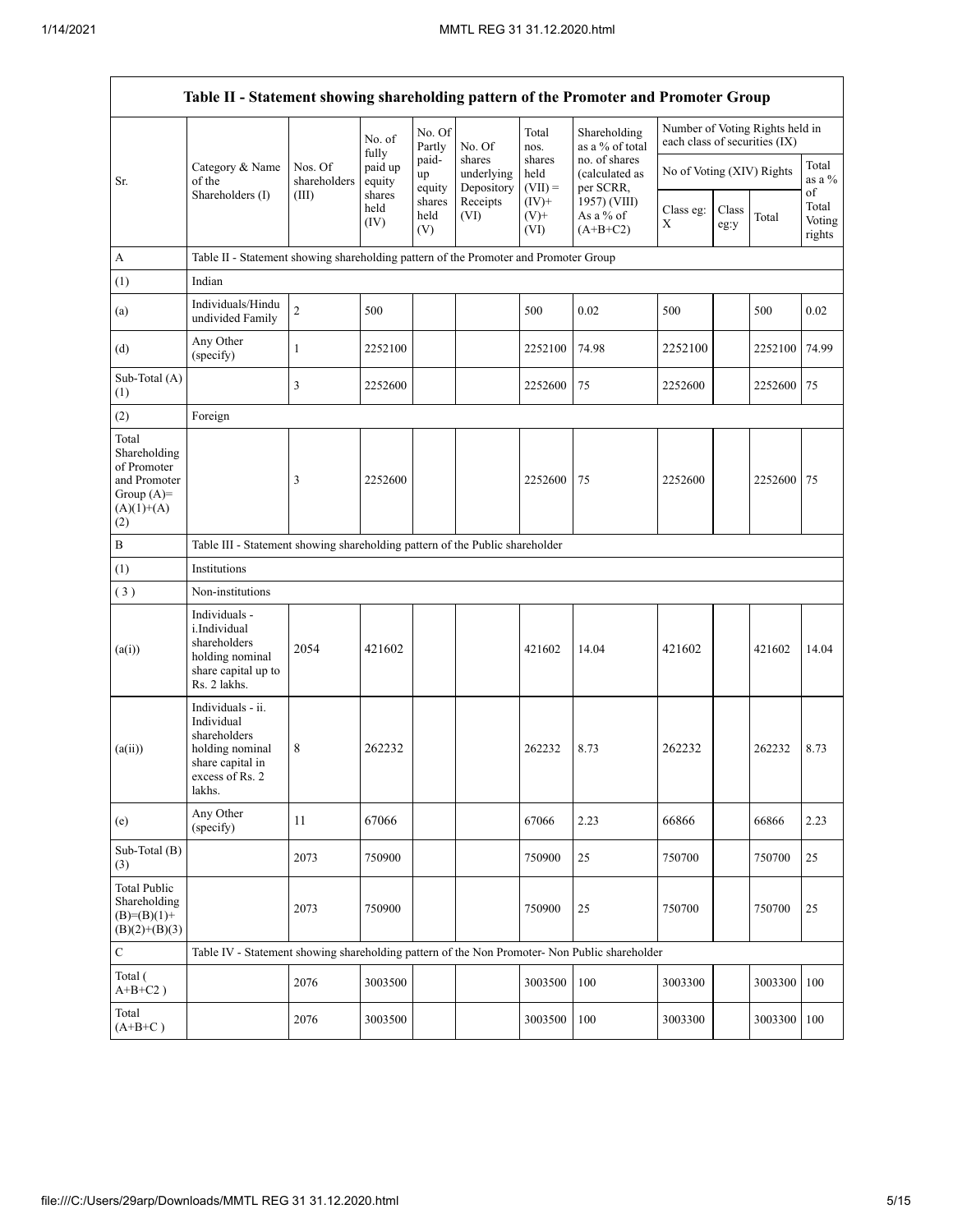|                                                                                         | Table II - Statement showing shareholding pattern of the Promoter and Promoter Group                                                                             |                                                           |                                                                                     |                                                                                               |                                                   |                                                                               |                                                  |                                       |         |  |
|-----------------------------------------------------------------------------------------|------------------------------------------------------------------------------------------------------------------------------------------------------------------|-----------------------------------------------------------|-------------------------------------------------------------------------------------|-----------------------------------------------------------------------------------------------|---------------------------------------------------|-------------------------------------------------------------------------------|--------------------------------------------------|---------------------------------------|---------|--|
| Sr.                                                                                     | No. Of<br>No. of<br>Shares<br><b>Shares</b><br>Underlying<br>Underlying<br>Outstanding<br>Outstanding<br>convertible<br>Warrants<br>securities<br>$(X_i)$<br>(X) | No. Of Shares<br>Underlying<br>Outstanding<br>convertible | Shareholding, as a %<br>assuming full conversion of<br>convertible securities (as a | Number of<br>Locked in<br>shares (XII)                                                        |                                                   | Number of<br><b>Shares</b><br>pledged or<br>otherwise<br>encumbered<br>(XIII) |                                                  | Number of<br>equity shares<br>held in |         |  |
|                                                                                         |                                                                                                                                                                  | securities and<br>No. Of Warrants<br>(Xi)(a)              | percentage of diluted share<br>capital) $(XI) = (VII)+(X) As$<br>a % of $(A+B+C2)$  |                                                                                               | As a<br>$\%$ of<br>total<br>Shares<br>held<br>(b) | No.<br>(a)                                                                    | As a<br>$%$ of<br>total<br>Shares<br>held<br>(b) | dematerialized<br>form $(XIV)$        |         |  |
| $\mathbf{A}$                                                                            |                                                                                                                                                                  |                                                           |                                                                                     | Table II - Statement showing shareholding pattern of the Promoter and Promoter Group          |                                                   |                                                                               |                                                  |                                       |         |  |
| (1)                                                                                     | Indian                                                                                                                                                           |                                                           |                                                                                     |                                                                                               |                                                   |                                                                               |                                                  |                                       |         |  |
| (a)                                                                                     |                                                                                                                                                                  |                                                           |                                                                                     | 0.02                                                                                          |                                                   |                                                                               |                                                  |                                       | 500     |  |
| (d)                                                                                     |                                                                                                                                                                  |                                                           |                                                                                     | 74.98                                                                                         |                                                   |                                                                               |                                                  |                                       | 2252100 |  |
| Sub-Total (A)<br>(1)                                                                    |                                                                                                                                                                  |                                                           |                                                                                     | 75                                                                                            |                                                   |                                                                               |                                                  |                                       | 2252600 |  |
| (2)                                                                                     | Foreign                                                                                                                                                          |                                                           |                                                                                     |                                                                                               |                                                   |                                                                               |                                                  |                                       |         |  |
| Total<br>Shareholding<br>of Promoter<br>and Promoter<br>Group $(A)=$<br>$(A)(1)+(A)(2)$ |                                                                                                                                                                  |                                                           |                                                                                     | 75                                                                                            |                                                   |                                                                               |                                                  |                                       | 2252600 |  |
| $\, {\bf B}$                                                                            |                                                                                                                                                                  |                                                           |                                                                                     | Table III - Statement showing shareholding pattern of the Public shareholder                  |                                                   |                                                                               |                                                  |                                       |         |  |
| (1)                                                                                     | Institutions                                                                                                                                                     |                                                           |                                                                                     |                                                                                               |                                                   |                                                                               |                                                  |                                       |         |  |
| (3)                                                                                     | Non-institutions                                                                                                                                                 |                                                           |                                                                                     |                                                                                               |                                                   |                                                                               |                                                  |                                       |         |  |
| (a(i))                                                                                  |                                                                                                                                                                  |                                                           |                                                                                     | 14.04                                                                                         |                                                   |                                                                               |                                                  |                                       | 141503  |  |
| (a(ii))                                                                                 |                                                                                                                                                                  |                                                           |                                                                                     | 8.73                                                                                          |                                                   |                                                                               |                                                  |                                       | 262232  |  |
| (e)                                                                                     |                                                                                                                                                                  |                                                           |                                                                                     | 2.23                                                                                          |                                                   |                                                                               |                                                  |                                       | 16566   |  |
| Sub-Total (B)<br>(3)                                                                    |                                                                                                                                                                  |                                                           |                                                                                     | 25                                                                                            |                                                   |                                                                               |                                                  |                                       | 420301  |  |
| <b>Total Public</b><br>Shareholding<br>$(B)=(B)(1)+$<br>$(B)(2)+(B)(3)$                 |                                                                                                                                                                  |                                                           |                                                                                     | 25                                                                                            |                                                   |                                                                               |                                                  |                                       | 420301  |  |
| $\mathbf C$                                                                             |                                                                                                                                                                  |                                                           |                                                                                     | Table IV - Statement showing shareholding pattern of the Non Promoter- Non Public shareholder |                                                   |                                                                               |                                                  |                                       |         |  |
| Total (<br>$A+B+C2$ )                                                                   |                                                                                                                                                                  |                                                           |                                                                                     | 100                                                                                           |                                                   |                                                                               |                                                  |                                       | 2672901 |  |
| Total (A+B+C                                                                            |                                                                                                                                                                  |                                                           |                                                                                     | 100                                                                                           |                                                   |                                                                               |                                                  |                                       | 2672901 |  |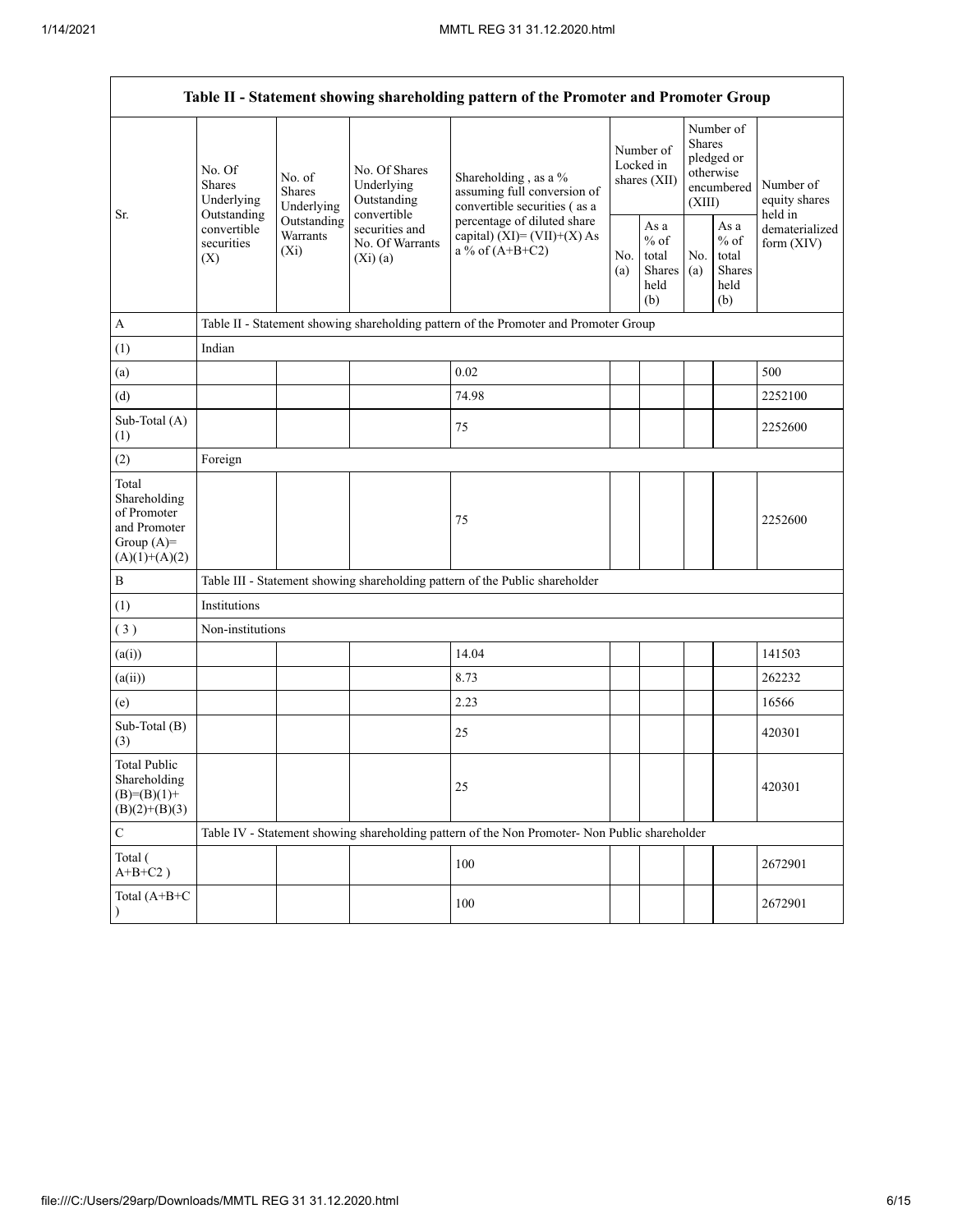| Individuals/Hindu undivided Family                                                                                                                                                       |                                                               |            |                       |  |  |  |  |  |
|------------------------------------------------------------------------------------------------------------------------------------------------------------------------------------------|---------------------------------------------------------------|------------|-----------------------|--|--|--|--|--|
| Searial No.                                                                                                                                                                              | $\mathbf{1}$                                                  | $\sqrt{2}$ |                       |  |  |  |  |  |
| Name of the<br>Shareholders (I)                                                                                                                                                          | Vikram R Sirur                                                | Alka Sirur | Click here to go back |  |  |  |  |  |
| PAN(II)                                                                                                                                                                                  | AHLPS2899B                                                    | AHLPS2898A | Total                 |  |  |  |  |  |
| No. of fully paid<br>up equity shares<br>$held$ (IV)                                                                                                                                     | 300                                                           | 200        | 500                   |  |  |  |  |  |
| No. Of Partly paid-<br>up equity shares<br>held(V)                                                                                                                                       |                                                               |            |                       |  |  |  |  |  |
| No. Of shares<br>underlying<br>Depository<br>Receipts (VI)                                                                                                                               |                                                               |            |                       |  |  |  |  |  |
| Total nos. shares<br>held $(VII) = (IV) +$<br>$(V)$ + $(VI)$                                                                                                                             | 300                                                           | 200        | 500                   |  |  |  |  |  |
| Shareholding as a<br>% of total no. of<br>shares (calculated<br>as per SCRR,<br>1957) (VIII) As a<br>% of $(A+B+C2)$                                                                     | 0.01                                                          | 0.01       | 0.02                  |  |  |  |  |  |
|                                                                                                                                                                                          | Number of Voting Rights held in each class of securities (IX) |            |                       |  |  |  |  |  |
| Class eg:X                                                                                                                                                                               | 300                                                           | 200        | 500                   |  |  |  |  |  |
| Class eg:y                                                                                                                                                                               |                                                               |            |                       |  |  |  |  |  |
| Total                                                                                                                                                                                    | 300                                                           | 200        | 500                   |  |  |  |  |  |
| Total as a % of<br><b>Total Voting rights</b>                                                                                                                                            | 0.01                                                          | $0.01\,$   | 0.02                  |  |  |  |  |  |
| No. Of Shares<br>Underlying<br>Outstanding<br>convertible<br>securities (X)                                                                                                              |                                                               |            |                       |  |  |  |  |  |
| No. of Shares<br>Underlying<br>Outstanding<br>Warrants (Xi)                                                                                                                              |                                                               |            |                       |  |  |  |  |  |
| No. Of Shares<br>Underlying<br>Outstanding<br>convertible<br>securities and No.<br>Of Warrants (Xi)<br>(a)                                                                               |                                                               |            |                       |  |  |  |  |  |
| Shareholding, as a<br>% assuming full<br>conversion of<br>convertible<br>securities (as a<br>percentage of<br>diluted share<br>capital) (XI)=<br>$(VII)+(Xi)(a)$ As a<br>% of $(A+B+C2)$ | 0.01                                                          | 0.01       | 0.02                  |  |  |  |  |  |
| Number of Locked in shares (XII)                                                                                                                                                         |                                                               |            |                       |  |  |  |  |  |
| No. $(a)$                                                                                                                                                                                |                                                               |            |                       |  |  |  |  |  |
| As a % of total<br>Shares held (b)                                                                                                                                                       |                                                               |            |                       |  |  |  |  |  |
|                                                                                                                                                                                          | Number of Shares pledged or otherwise encumbered (XIII)       |            |                       |  |  |  |  |  |
| No. $(a)$                                                                                                                                                                                |                                                               |            |                       |  |  |  |  |  |
|                                                                                                                                                                                          |                                                               |            |                       |  |  |  |  |  |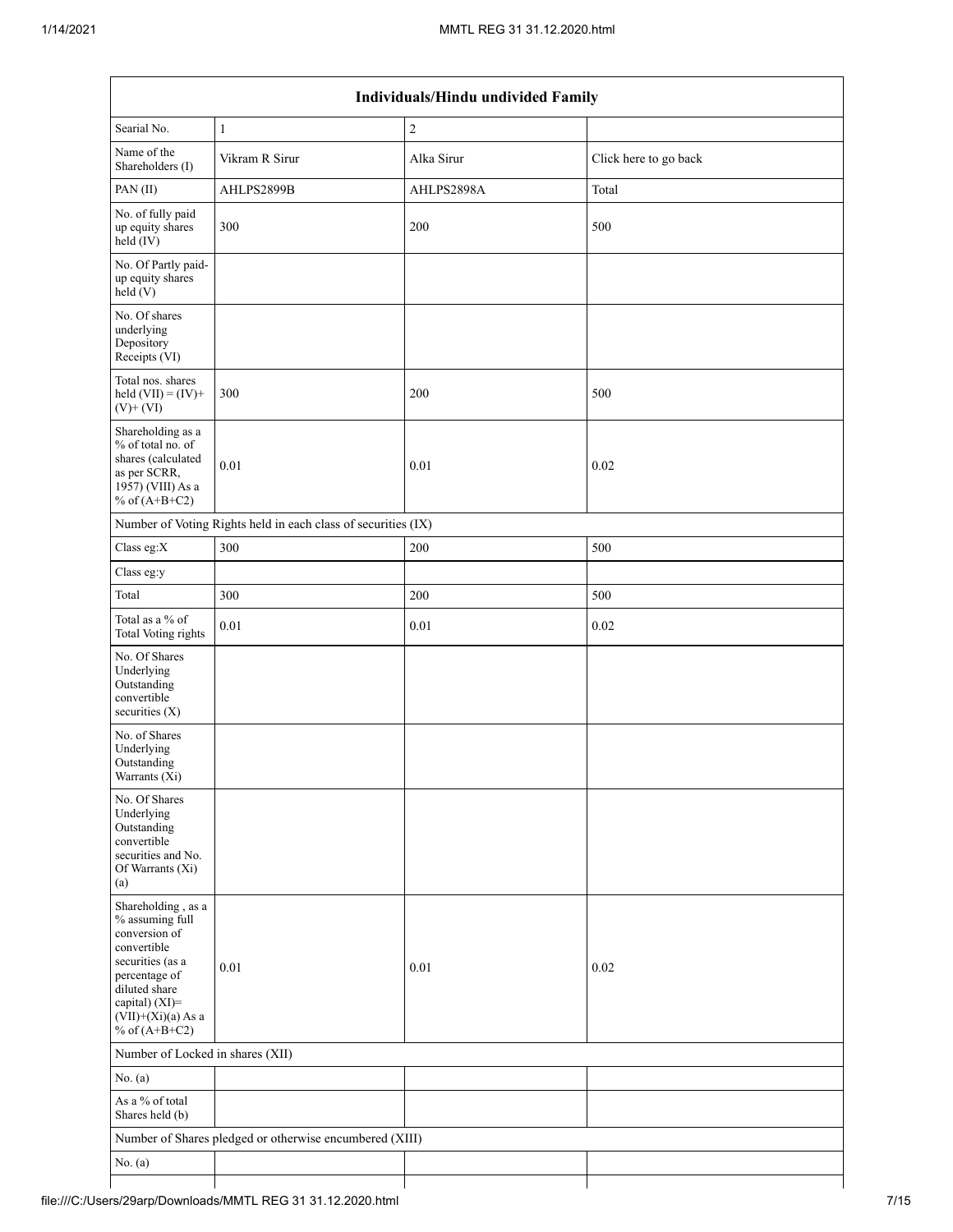## 1/14/2021 MMTL REG 31 31.12.2020.html

| As a % of total<br>Shares held (b)                                   |          |          |     |
|----------------------------------------------------------------------|----------|----------|-----|
| Number of equity<br>shares held in<br>dematerialized<br>form $(XIV)$ | 300      | 200      | 500 |
| Reason for not providing PAN                                         |          |          |     |
| Reason for not<br>providing PAN                                      |          |          |     |
| Shareholder type                                                     | Promoter | Promoter |     |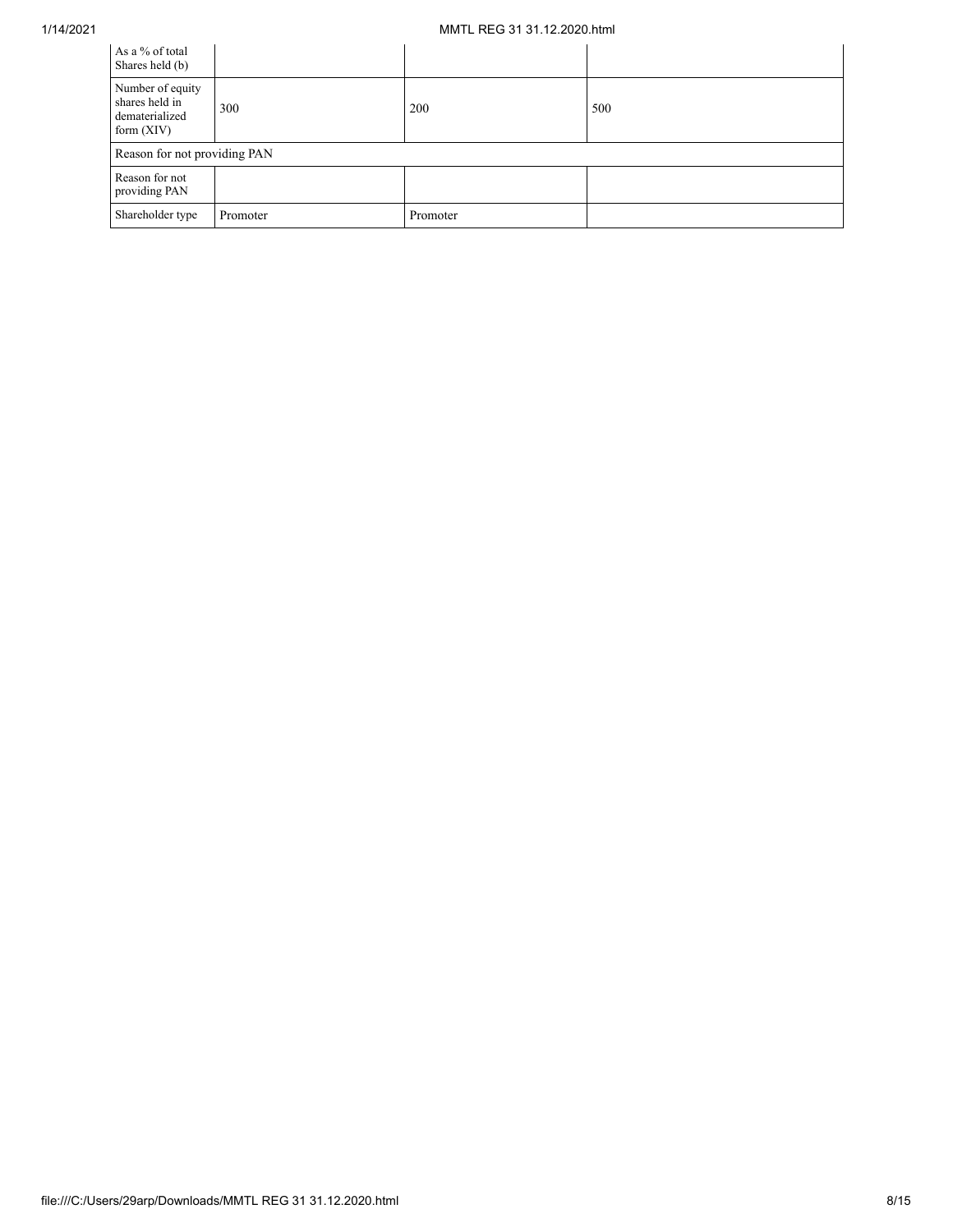|                                                                                                                                                                                      | Any Other (specify)                                           |                       |  |  |  |  |  |  |
|--------------------------------------------------------------------------------------------------------------------------------------------------------------------------------------|---------------------------------------------------------------|-----------------------|--|--|--|--|--|--|
| Searial No.                                                                                                                                                                          | $\mathbf{1}$                                                  |                       |  |  |  |  |  |  |
| Category                                                                                                                                                                             | <b>Bodies Corporate</b>                                       | Click here to go back |  |  |  |  |  |  |
| Name of the<br>Shareholders (I)                                                                                                                                                      | N A Sirur (Hubli) Pvt. Ltd.                                   |                       |  |  |  |  |  |  |
| PAN (II)                                                                                                                                                                             | AAACN6880G                                                    | Total                 |  |  |  |  |  |  |
| No. of the<br>Shareholders (I)                                                                                                                                                       | $\mathbf{1}$                                                  | 1                     |  |  |  |  |  |  |
| No. of fully paid<br>up equity shares<br>held (IV)                                                                                                                                   | 2252100                                                       | 2252100               |  |  |  |  |  |  |
| No. Of Partly paid-<br>up equity shares<br>held(V)                                                                                                                                   |                                                               |                       |  |  |  |  |  |  |
| No. Of shares<br>underlying<br>Depository<br>Receipts (VI)                                                                                                                           |                                                               |                       |  |  |  |  |  |  |
| Total nos. shares<br>held $(VII) = (IV) +$<br>$(V)$ + $(VI)$                                                                                                                         | 2252100                                                       | 2252100               |  |  |  |  |  |  |
| Shareholding as a<br>% of total no. of<br>shares (calculated<br>as per SCRR,<br>1957) (VIII) As a<br>% of $(A+B+C2)$                                                                 | 74.98                                                         | 74.98                 |  |  |  |  |  |  |
|                                                                                                                                                                                      | Number of Voting Rights held in each class of securities (IX) |                       |  |  |  |  |  |  |
| Class eg: X                                                                                                                                                                          | 2252100                                                       | 2252100               |  |  |  |  |  |  |
| Class eg:y                                                                                                                                                                           |                                                               |                       |  |  |  |  |  |  |
| Total                                                                                                                                                                                | 2252100                                                       | 2252100               |  |  |  |  |  |  |
| Total as a % of<br>Total Voting rights                                                                                                                                               | 74.99                                                         | 74.99                 |  |  |  |  |  |  |
| No. Of Shares<br>Underlying<br>Outstanding<br>convertible<br>securities (X)                                                                                                          |                                                               |                       |  |  |  |  |  |  |
| No. of Shares<br>Underlying<br>Outstanding<br>Warrants $(X_i)$                                                                                                                       |                                                               |                       |  |  |  |  |  |  |
| No. Of Shares<br>Underlying<br>Outstanding<br>convertible<br>securities and No.<br>Of Warrants (Xi)<br>(a)                                                                           |                                                               |                       |  |  |  |  |  |  |
| Shareholding, as a<br>% assuming full<br>conversion of<br>convertible<br>securities (as a<br>percentage of<br>diluted share<br>capital) (XI)=<br>$(VII)+(X)$ As a %<br>of $(A+B+C2)$ | 74.98                                                         | 74.98                 |  |  |  |  |  |  |
| Number of Locked in shares (XII)                                                                                                                                                     |                                                               |                       |  |  |  |  |  |  |
| No. $(a)$                                                                                                                                                                            |                                                               |                       |  |  |  |  |  |  |
| As a % of total                                                                                                                                                                      |                                                               |                       |  |  |  |  |  |  |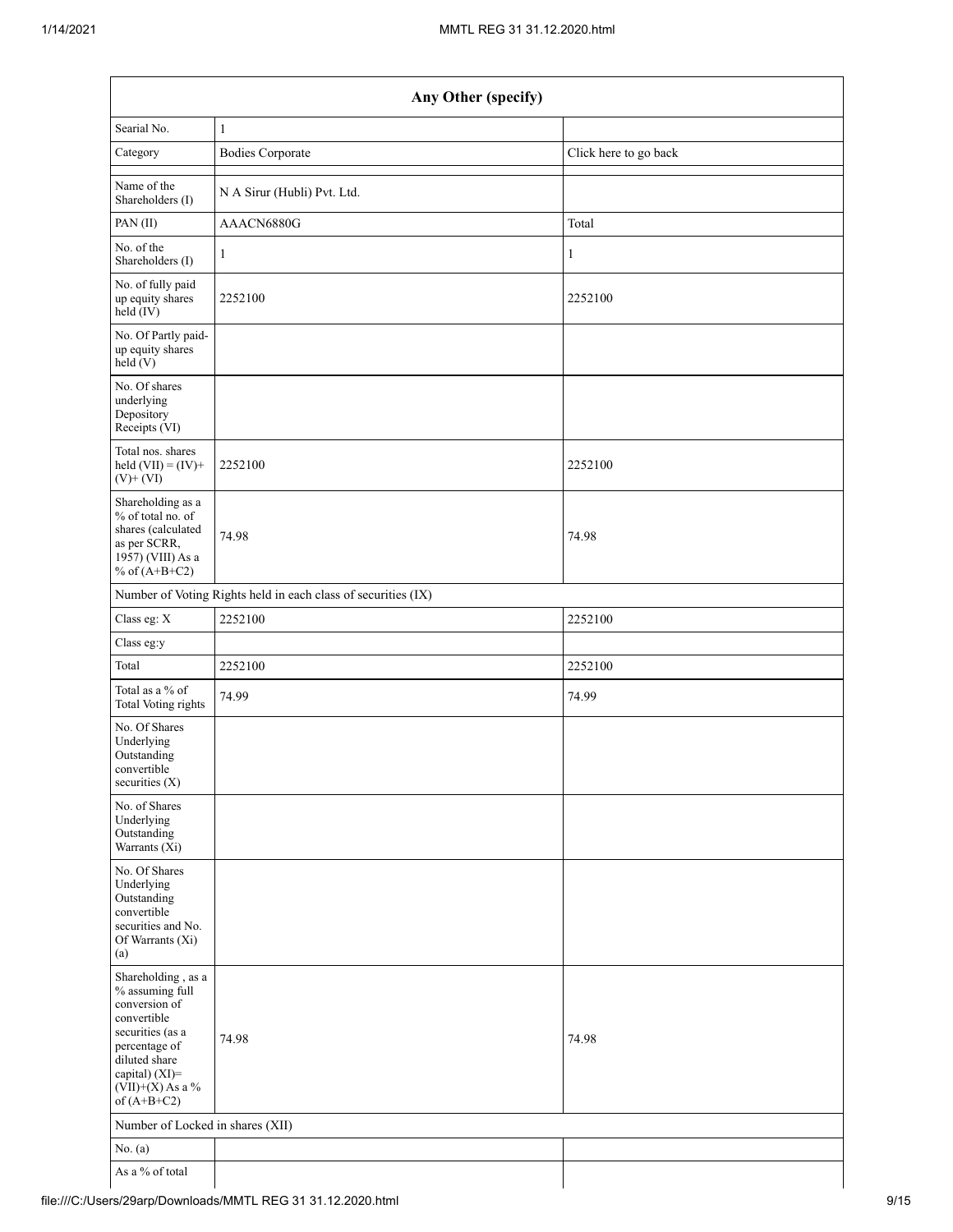| Shares held (b)                                                      |          |         |  |  |  |  |  |
|----------------------------------------------------------------------|----------|---------|--|--|--|--|--|
| Number of Shares pledged or otherwise encumbered (XIII)              |          |         |  |  |  |  |  |
| No. $(a)$                                                            |          |         |  |  |  |  |  |
| As a % of total<br>Shares held (b)                                   |          |         |  |  |  |  |  |
| Number of equity<br>shares held in<br>dematerialized<br>form $(XIV)$ | 2252100  | 2252100 |  |  |  |  |  |
| Reason for not providing PAN                                         |          |         |  |  |  |  |  |
| Reason for not<br>providing PAN                                      |          |         |  |  |  |  |  |
| Shareholder type                                                     | Promoter |         |  |  |  |  |  |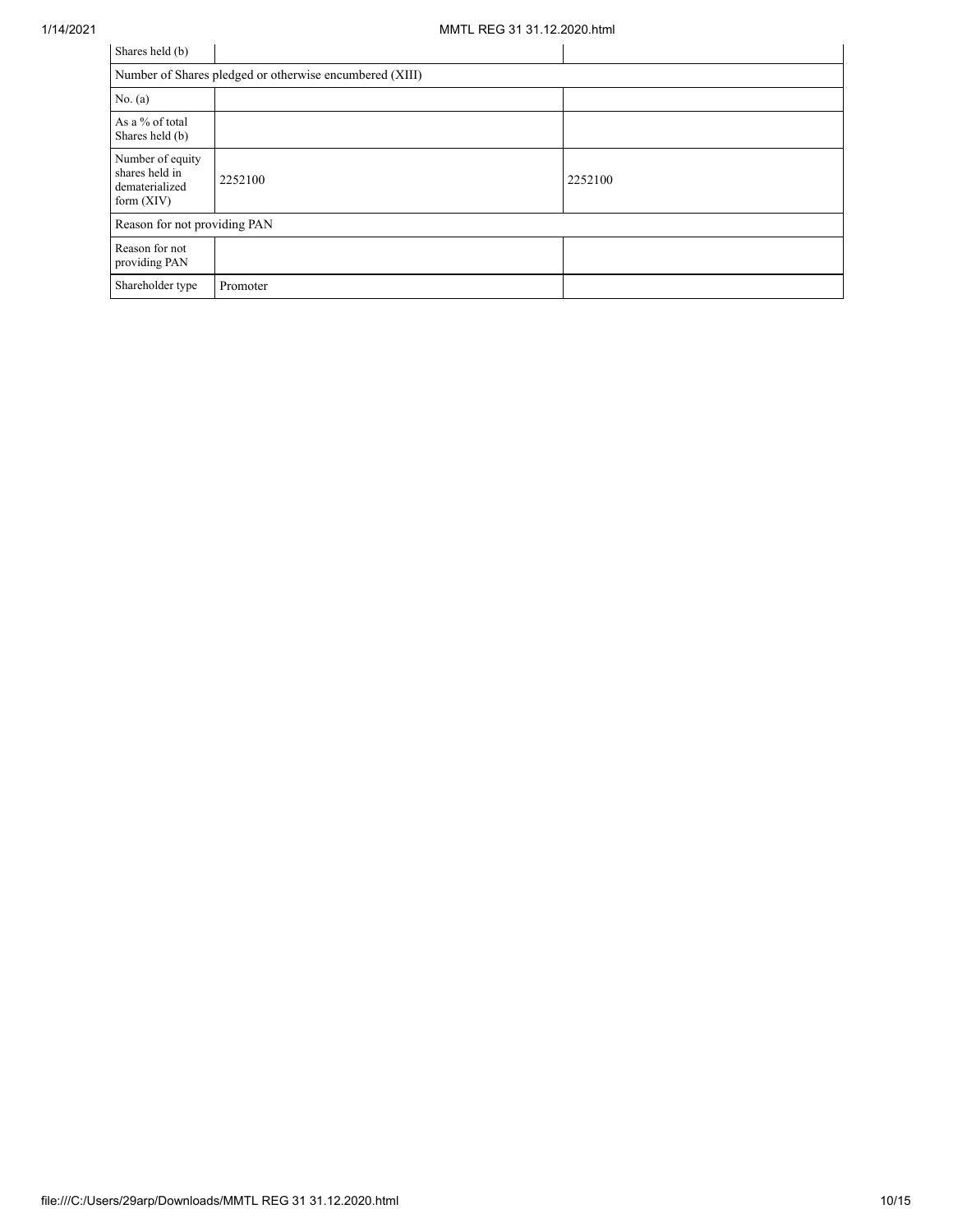| Searial No.                                                                                                                                                                          | $\mathbf{1}$                                                  | $\overline{c}$ | $\overline{\mathbf{3}}$  | $\overline{\mathbf{4}}$ |                          |
|--------------------------------------------------------------------------------------------------------------------------------------------------------------------------------------|---------------------------------------------------------------|----------------|--------------------------|-------------------------|--------------------------|
| Name of the<br>Shareholders (I)                                                                                                                                                      | SURESHKUMAR RAJMAL<br><b>SALGIA</b>                           | Aparna Kini    | Manohar Kamalaksh<br>Rao | Shripad<br>Goggi        | Click here to go<br>back |
| PAN (II)                                                                                                                                                                             | ACPPS6073E                                                    | AAAPR9507M     | AAKPR1639N               | BFKPG2400J              | Total                    |
| No. of fully paid<br>up equity shares<br>$held$ (IV)                                                                                                                                 | 44799                                                         | 42665          | 42665                    | 39437                   | 169566                   |
| No. Of Partly paid-<br>up equity shares<br>held(V)                                                                                                                                   |                                                               |                |                          |                         |                          |
| No. Of shares<br>underlying<br>Depository<br>Receipts (VI)                                                                                                                           |                                                               |                |                          |                         |                          |
| Total nos. shares<br>held $(VII) = (IV) +$<br>$(V)$ + $(VI)$                                                                                                                         | 44799                                                         | 42665          | 42665                    | 39437                   | 169566                   |
| Shareholding as a<br>% of total no. of<br>shares (calculated<br>as per SCRR,<br>1957) (VIII) As a<br>% of $(A+B+C2)$                                                                 | 1.49                                                          | 1.42           | 1.42                     | 1.31                    | 5.65                     |
|                                                                                                                                                                                      | Number of Voting Rights held in each class of securities (IX) |                |                          |                         |                          |
| Class eg: X                                                                                                                                                                          | 44799                                                         | 42665          | 42665                    | 39437                   | 169566                   |
| Class eg:y                                                                                                                                                                           |                                                               |                |                          |                         |                          |
| Total                                                                                                                                                                                | 44799                                                         | 42665          | 42665                    | 39437                   | 169566                   |
| Total as a % of<br>Total Voting rights                                                                                                                                               | 1.49                                                          | 1.42           | 1.42                     | 1.31                    | 5.65                     |
| No. Of Shares<br>Underlying<br>Outstanding<br>convertible<br>securities $(X)$                                                                                                        |                                                               |                |                          |                         |                          |
| No. of Shares<br>Underlying<br>Outstanding<br>Warrants (Xi)                                                                                                                          |                                                               |                |                          |                         |                          |
| No. Of Shares<br>Underlying<br>Outstanding<br>convertible<br>securities and No.<br>Of Warrants (Xi)<br>(a)                                                                           |                                                               |                |                          |                         |                          |
| Shareholding, as a<br>% assuming full<br>conversion of<br>convertible<br>securities (as a<br>percentage of<br>diluted share<br>capital) (XI)=<br>$(VII)+(X)$ As a %<br>of $(A+B+C2)$ | 1.49                                                          | 1.42           | 1.42                     | 1.31                    | 5.65                     |
| Number of Locked in shares (XII)                                                                                                                                                     |                                                               |                |                          |                         |                          |
| No. $(a)$                                                                                                                                                                            |                                                               |                |                          |                         |                          |
| As a % of total<br>Shares held (b)                                                                                                                                                   |                                                               |                |                          |                         |                          |
| Number of equity<br>shares held in                                                                                                                                                   | 44799                                                         | 42665          | 42665                    | 39437                   | 169566                   |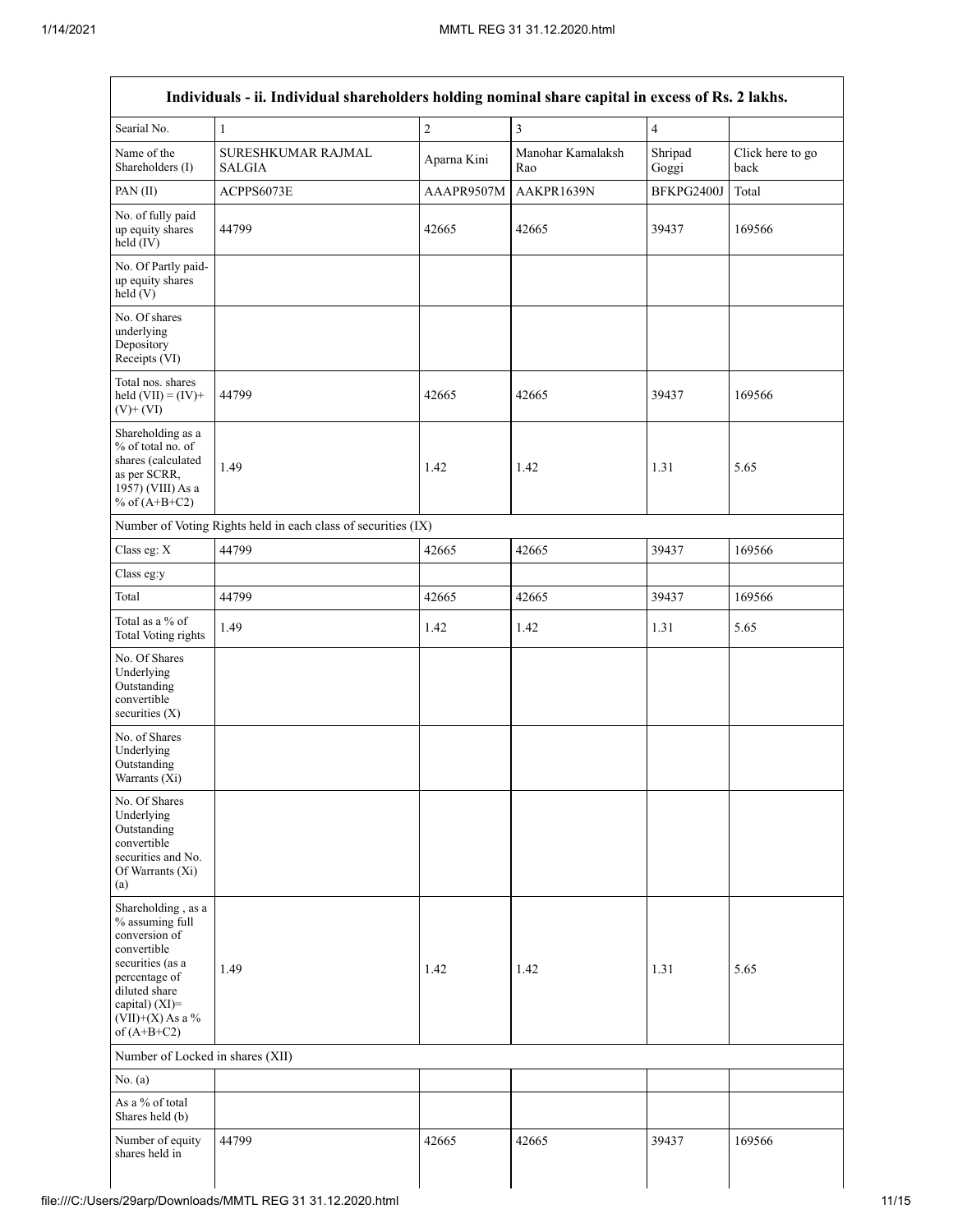| dematerialized<br>form $(XIV)$  |  |  |  |
|---------------------------------|--|--|--|
| Reason for not providing PAN    |  |  |  |
| Reason for not<br>providing PAN |  |  |  |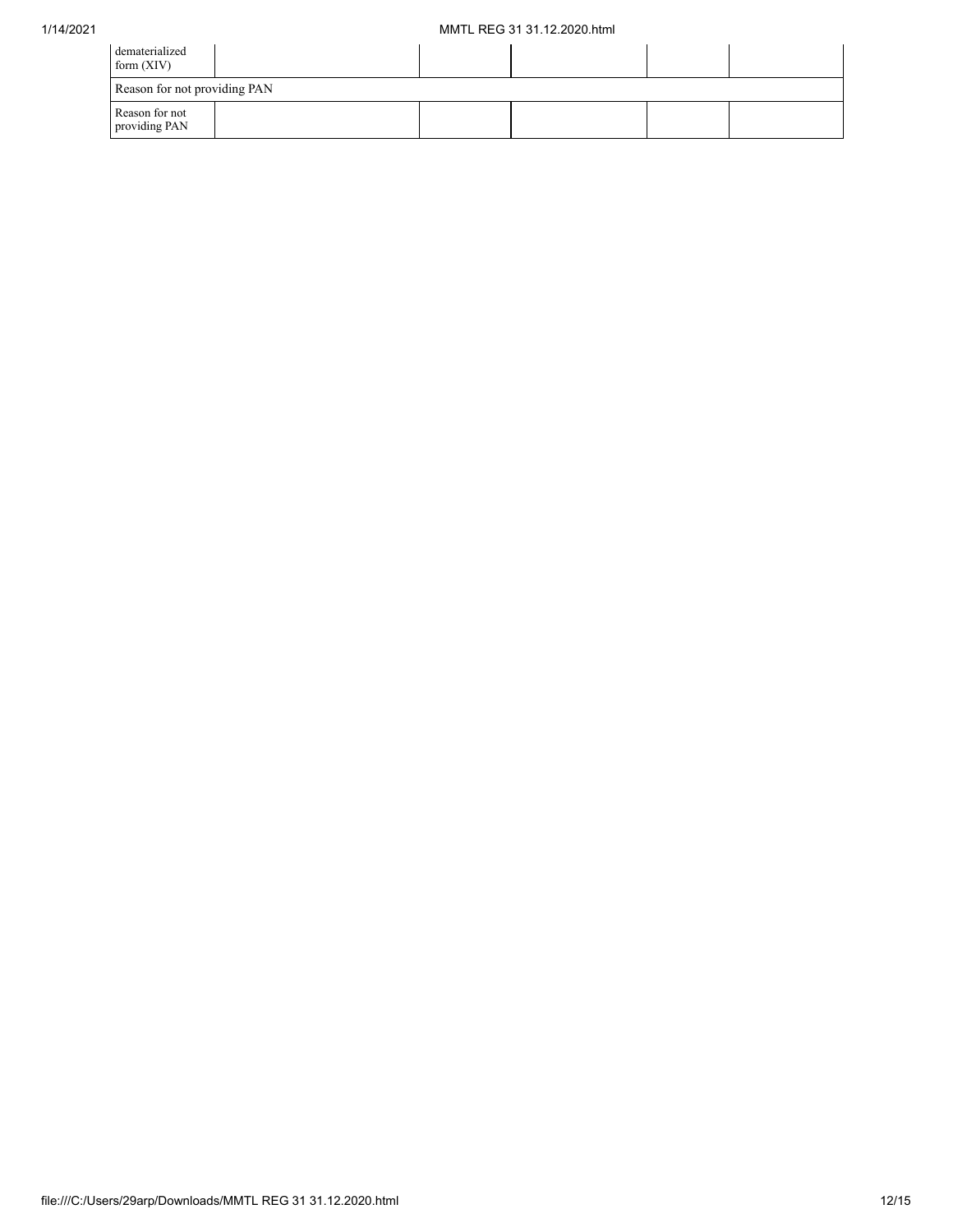| Any Other (specify)                                                                                                                                                                  |                                                       |                            |                              |                         |                          |  |  |  |  |
|--------------------------------------------------------------------------------------------------------------------------------------------------------------------------------------|-------------------------------------------------------|----------------------------|------------------------------|-------------------------|--------------------------|--|--|--|--|
| Searial No.                                                                                                                                                                          | $\mathbf{1}$                                          | $\sqrt{2}$                 | $\overline{\mathbf{3}}$      | $\overline{\mathbf{4}}$ |                          |  |  |  |  |
| Category                                                                                                                                                                             | <b>Bodies Corporate</b>                               | <b>Bodies</b><br>Corporate | Non-Resident<br>Indian (NRI) | Trusts                  |                          |  |  |  |  |
| Category / More<br>than 1 percentage                                                                                                                                                 | More than 1 percentage of shareholding                | Category                   | Category                     | Category                |                          |  |  |  |  |
| Name of the<br>Shareholders (I)                                                                                                                                                      | PRUDENTIAL MANAGEMENT AND SERVICES<br>PRIVATE LIMITED |                            |                              |                         | Click here to<br>go back |  |  |  |  |
| PAN (II)                                                                                                                                                                             | AABCP3125F                                            |                            |                              |                         | Total                    |  |  |  |  |
| No. of the<br>Shareholders (I)                                                                                                                                                       | 1                                                     | $\tau$                     | $\sqrt{2}$                   | $\mathbf{1}$            | 10                       |  |  |  |  |
| No. of fully paid<br>up equity shares<br>held (IV)                                                                                                                                   | 50000                                                 | 16732                      | 134                          | 200                     | 17066                    |  |  |  |  |
| No. Of Partly paid-<br>up equity shares<br>held (V)                                                                                                                                  |                                                       |                            |                              |                         |                          |  |  |  |  |
| No. Of shares<br>underlying<br>Depository<br>Receipts (VI)                                                                                                                           |                                                       |                            |                              |                         |                          |  |  |  |  |
| Total nos. shares<br>held $(VII) = (IV) +$<br>$(V)$ + $(VI)$                                                                                                                         | 50000                                                 | 16732                      | 134                          | 200                     | 17066                    |  |  |  |  |
| Shareholding as a<br>% of total no. of<br>shares (calculated<br>as per SCRR,<br>1957) (VIII) As a<br>% of $(A+B+C2)$                                                                 | 1.66                                                  | 0.56                       | $\boldsymbol{0}$             | 0.01                    | 0.57                     |  |  |  |  |
| Number of Voting Rights held in each class of securities (IX)                                                                                                                        |                                                       |                            |                              |                         |                          |  |  |  |  |
| Class eg: X                                                                                                                                                                          | 50000                                                 | 16732                      | 134                          | 200                     | 17066                    |  |  |  |  |
| Class eg:y                                                                                                                                                                           |                                                       |                            |                              |                         |                          |  |  |  |  |
| Total                                                                                                                                                                                | 50000                                                 | 16732                      | 134                          | 200                     | 17066                    |  |  |  |  |
| Total as a % of<br><b>Total Voting rights</b>                                                                                                                                        | 1.66                                                  | 0.56                       | $\boldsymbol{0}$             | 0.01                    | 0.57                     |  |  |  |  |
| No. Of Shares<br>Underlying<br>Outstanding<br>convertible<br>securities $(X)$                                                                                                        |                                                       |                            |                              |                         |                          |  |  |  |  |
| No. of Shares<br>Underlying<br>Outstanding<br>Warrants (Xi)                                                                                                                          |                                                       |                            |                              |                         |                          |  |  |  |  |
| No. Of Shares<br>Underlying<br>Outstanding<br>convertible<br>securities and No.<br>Of Warrants (Xi)<br>(a)                                                                           |                                                       |                            |                              |                         |                          |  |  |  |  |
| Shareholding, as a<br>% assuming full<br>conversion of<br>convertible<br>securities (as a<br>percentage of<br>diluted share<br>capital) (XI)=<br>$(VII)+(X)$ As a %<br>of $(A+B+C2)$ | 1.66                                                  | 0.56                       | $\boldsymbol{0}$             | 0.01                    | 0.57                     |  |  |  |  |
| Number of Locked in shares (XII)                                                                                                                                                     |                                                       |                            |                              |                         |                          |  |  |  |  |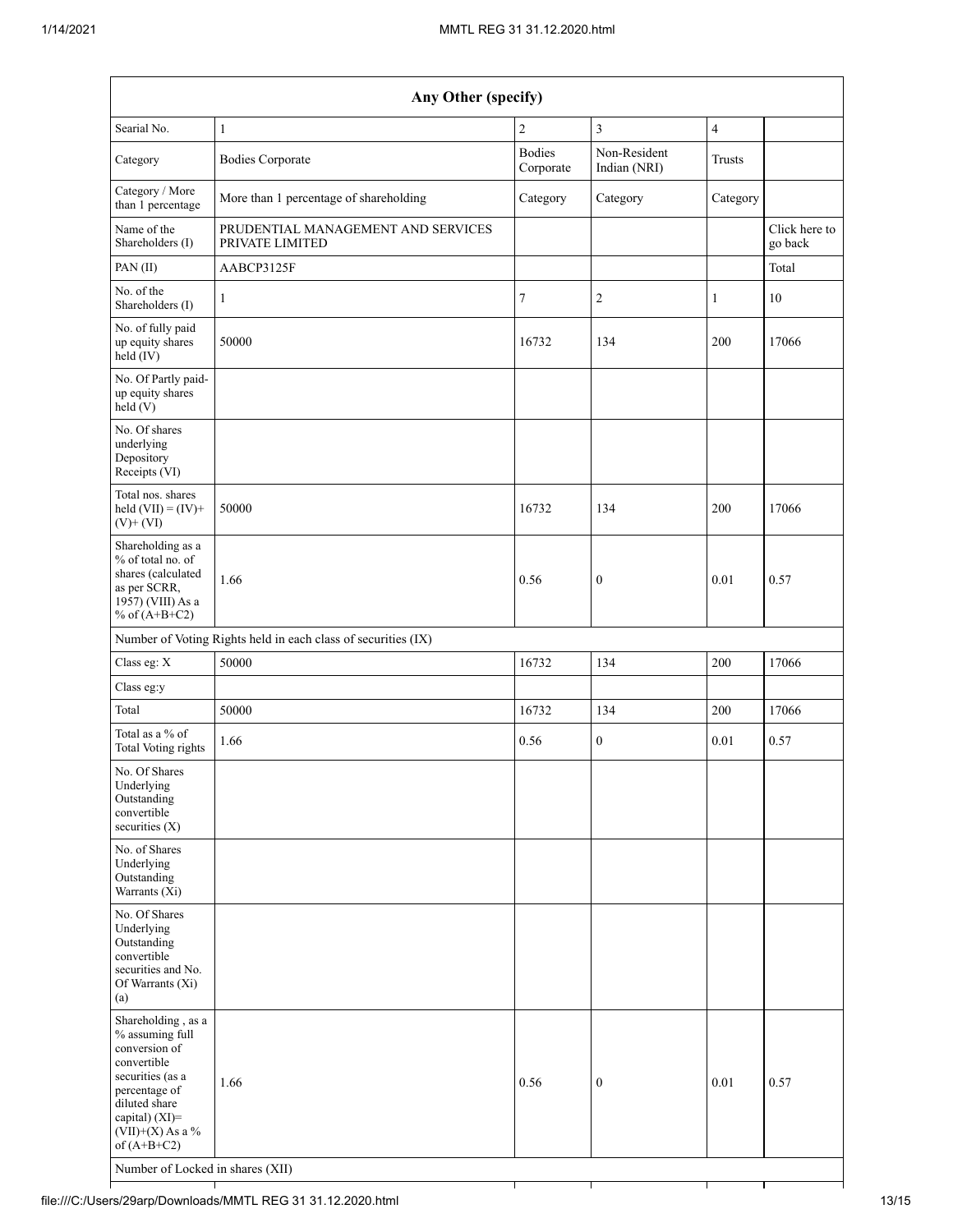| No. (a)                                                              |          |       |     |     |       |  |  |  |
|----------------------------------------------------------------------|----------|-------|-----|-----|-------|--|--|--|
| As a % of total<br>Shares held (b)                                   |          |       |     |     |       |  |  |  |
| Number of equity<br>shares held in<br>dematerialized<br>form $(XIV)$ | $\theta$ | 16232 | 134 | 200 | 16566 |  |  |  |
| Reason for not providing PAN                                         |          |       |     |     |       |  |  |  |
| Reason for not<br>providing PAN                                      |          |       |     |     |       |  |  |  |